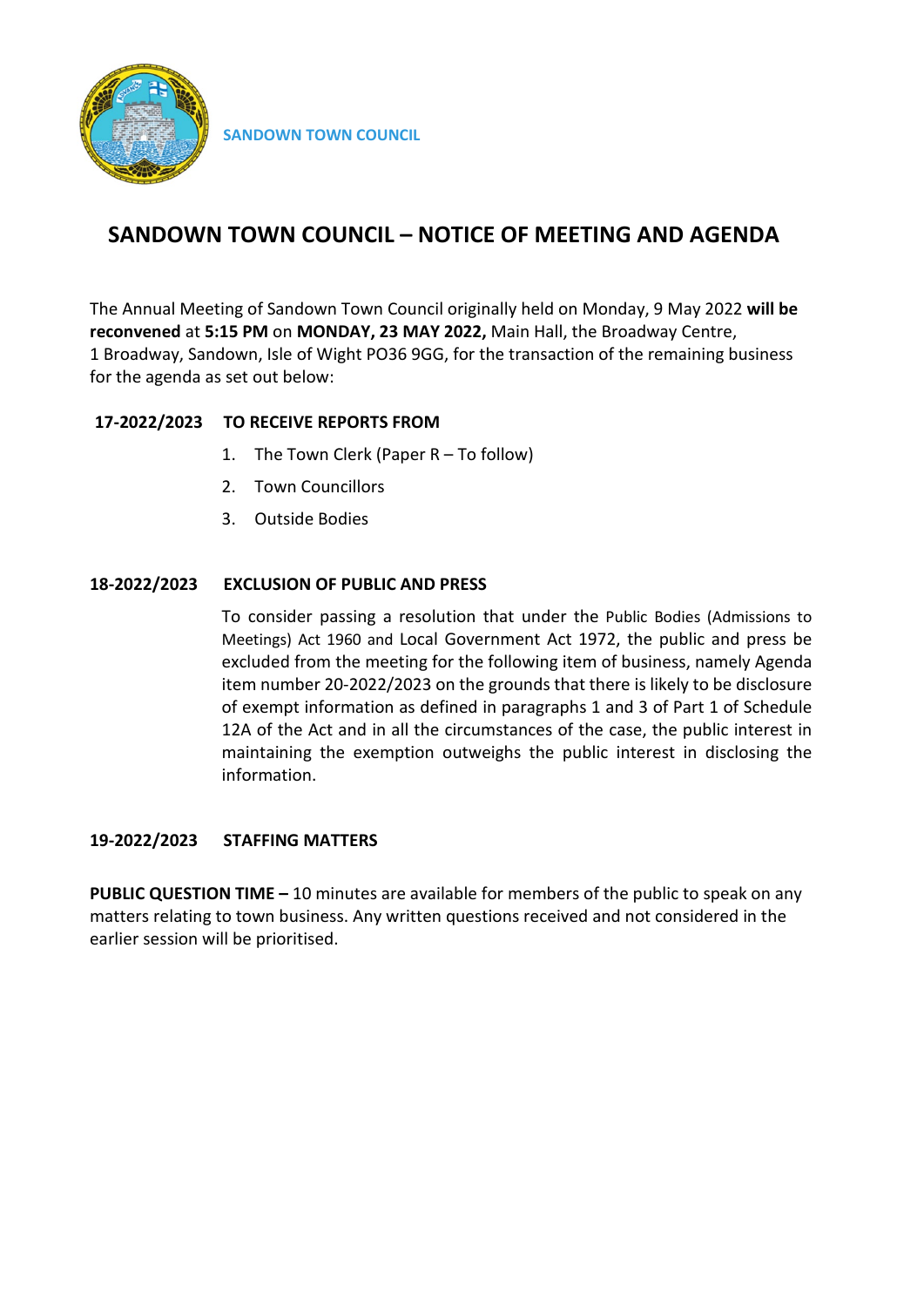# **SANDOWN TOWN COUNCIL**

You are hereby summoned to a Meeting of Sandown Town Council to be held on **MONDAY, 9 MAY 2022** at Main Hall, The Broadway Centre, 1 Broadway, Sandown, Isle of Wight PO36 9GG, following the conclusion of the Annual Town Meeting for the transaction of the business set out in the agenda below:

Town Clerk: Richard Priest**Dated**: 28 April 2022

# PUBLIC ACCESS

Attendees are encouraged to undertake a lateral flow test prior to attending the meeting. While there is no legal requirement to self-isolate, if you are unwell, please do not attend the meeting as other attendees could be vulnerable.

# COUNCILLORS' SURGERY

The informal Councillors' Surgeries held prior to this meeting of the Annual Town Meeting, will commence at **5:45 pm** in the Broadway Centre. All electors are welcome to attend this informal session to meet those Town Council and Isle of Wight Council Ward councillors attending to discuss personally any local item of concern. No matters can be put forward to the agenda below unless previously notified to the Clerk but may be considered for future meetings.

# AGENDA

 $\overline{a}$ 

**PUBLIC QUESTION TIME** – 15 minutes are available for members of the public to speak on matters relating to the agenda.

Members' of the public at the invitation of the Chairman are entitled to speak once on issues affecting the Town for no longer than 3 minutes. If more than one person wishes to speak on the same topic, they should nominate one person to speak on their behalf. Any questions asked shall not require a response or debate. The Chairman has the right to decide if a question or statement is inappropriate & will not be accepted. All persons present will act respectfully towards every other person present or they will be excluded. Members of the public are respectfully asked to remain silent on commencement of the meeting & throughout.

| 1-2022/2023 | <b>APOLOGIES</b><br>To receive any apologies for absence |
|-------------|----------------------------------------------------------|
| 2-2022/2023 | <b>TO ELECT A TOWN MAYOR</b>                             |
| 3-2022/2023 | TO RECEIVE THE TOWN MAYORS' DECLARATION OF OFFICE        |
| 4-2022/2023 | TO ELECT A DEPUTY MAYOR                                  |
| 5-2022/2023 | TO RECEIVE THE DEPUTY MAYORS' DECLARATION OF OFFICE      |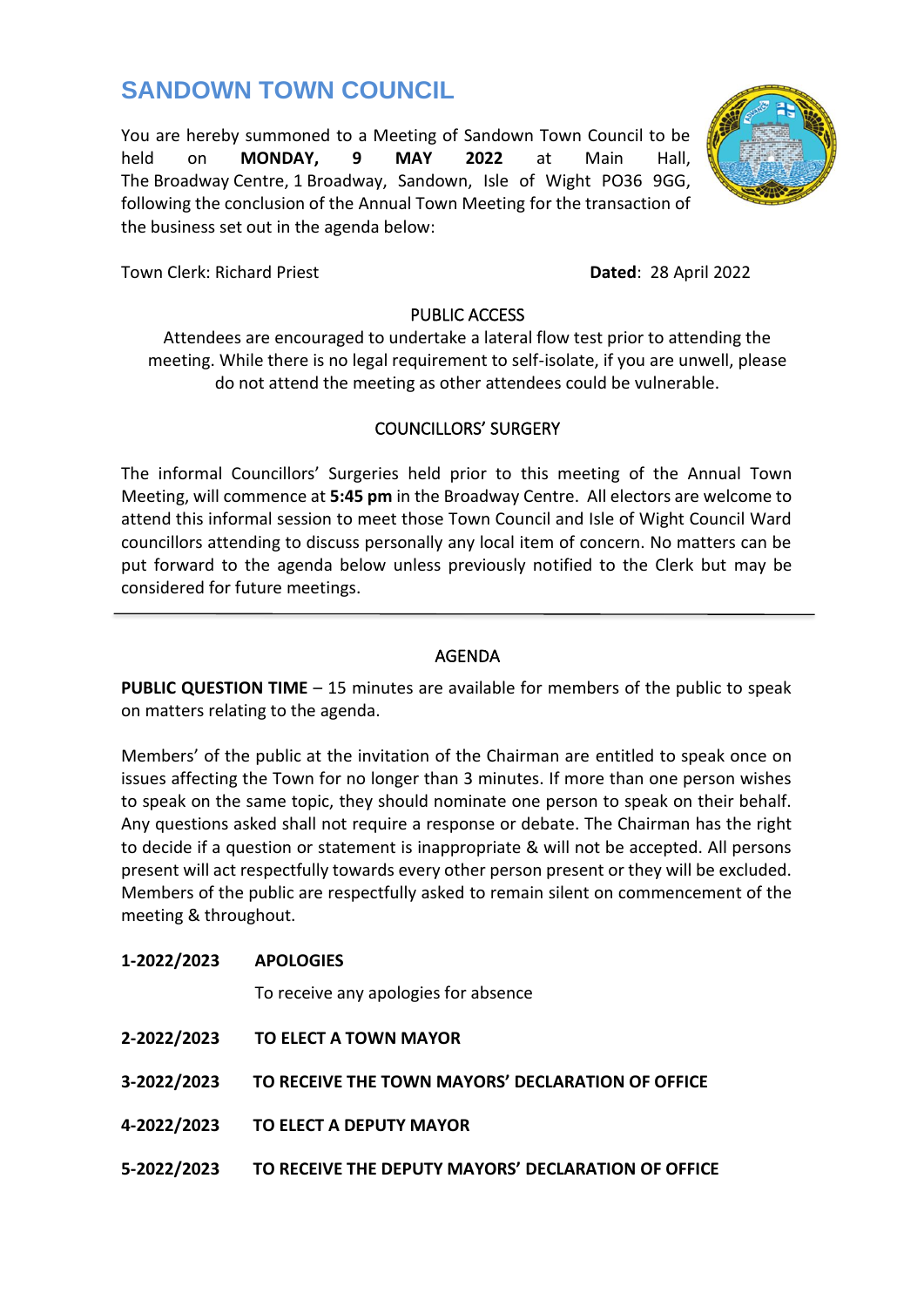#### **6-2022/2023 DECLARATIONS OF INTERESTS**

- 1. To receive any declarations of pecuniary and non -pecuniary interests
- 2. To receive and consider granting any written requests for dispensations.

# **7-2022/2023 MINUTES OF THE LAST MEETING**

To approve the minutes of the meeting held on 14 March 2022 (Paper A)

- **8-2022/2023 HR COMMITTEE**
	- (a) Terms of Reference (Paper B)
	- (b) Membership
- **9-2022/2023 REVIEW AND ADOPTION OF STANDING ORDERS AND SANDOWN TOWN COUNCILS FINANCIAL REGULATIONS.** (Paper C)
- **10-2022/2023 REVIEW OF COUNCIL ADMINISTRATION ARRANGEMENTS AND POLICIES** (Paper D)
	- (a) Absence and Sickness Policy
	- (b) CCTV Policy
	- (c) Complaints Procedure
	- (d) Communications Policy
	- (e) Dignity at Work Bullying and Harassment
	- (f) Disciplinary Policy
	- (g) Document Retention Policy
	- (h) Equality and Diversity Policy
	- (i) GDPR Policy
	- (j) Grant Award Policy
	- (k) Grievance Procedure
	- (l) Health and Safety Policy
	- (m)Lone Worker Policy
	- (n) Publication Schedule -Freedom of Information
	- (o) Recording Policy
	- (p) Redundancy Policy
	- (q) Staff Recruitment and Retention
	- (r) Training and Development Policy
	- (s) Vexatious Complaints Policy
	- (t) Volunteer Policy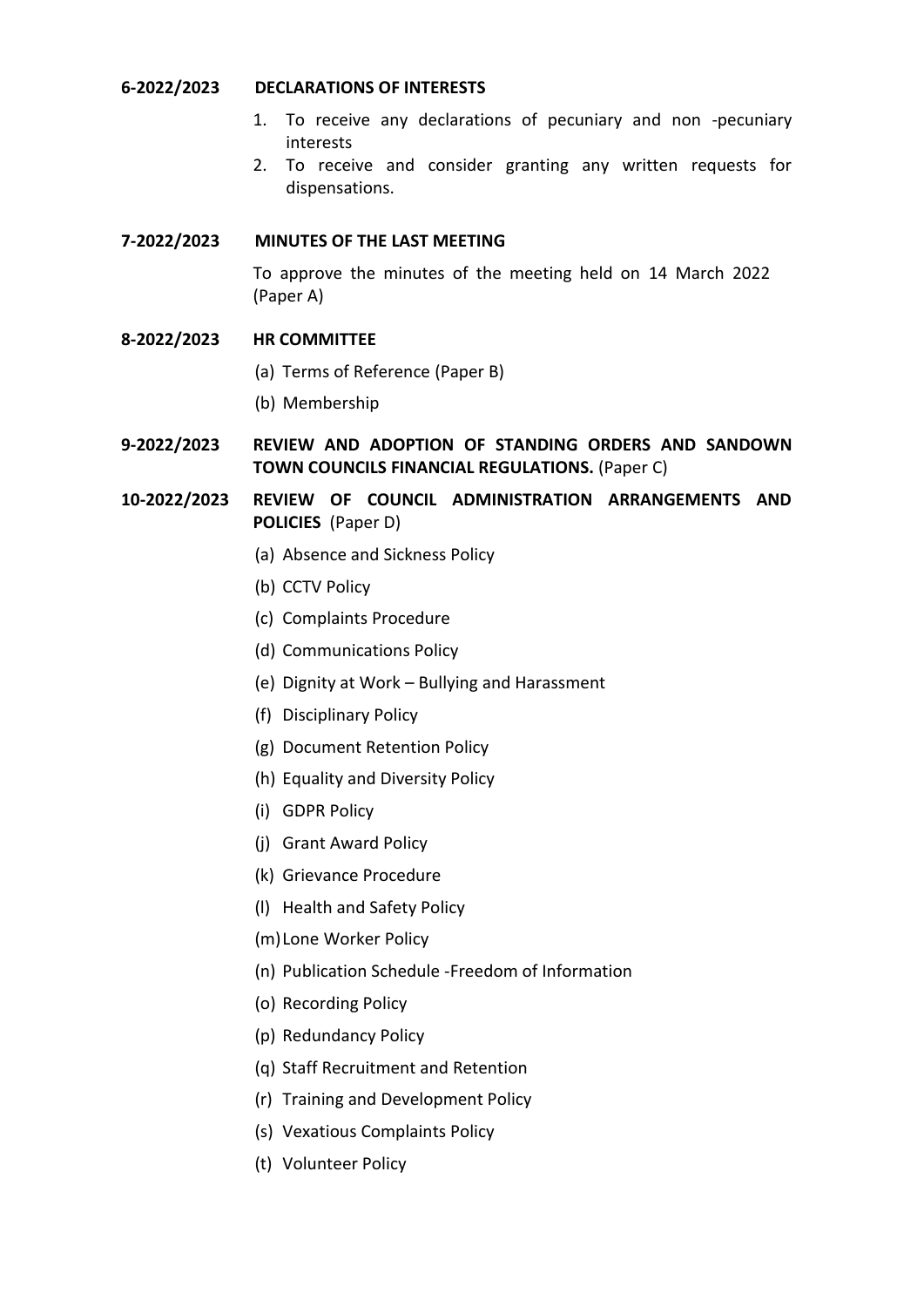# **11-2022/2023 REVIEW OF THE COUNCIL'S AND/OR STAFF SUBSCRIPTIONS TO OTHER BODIES**

- (a) County Association
- (b) Revetment Working Party
- (c) South Wight Health and Wellbeing Board
- (d) Any other bodies

#### **12-2022/2023 FINANCES**

#### 2021/2022

- 1. To approve the Payments and Receipts lists as presented for March 2022 (Paper E )
- 2. To receive and note the verified bank reconciliations for March 2022 (Paper F)
- 3. To receive and note the expenditure against budget through 31 March 2022 (Paper G)
- 4. To receive and approve the year-end report for the period ending 31 March 2022 (Paper H)

#### Annual Accounts

- 5. To receive report and note the Internal Auditors report for the period ending 31 March 2022 (Paper I )
- 6. To receive approve the 2021/2022 Accounting Statements (Paper J ).
- 7. To review the Inventory of Land and Other Assets Including Buildings and Office Equipment. (Paper K)
- 8. To receive approve the 2021/2022 Annual Governance Statements and confirm dates for exercise of public rights. (Paper L)

#### 2022/2023

- 9. To approve the Payments and Receipts lists as presented for April 2022 (Paper M)
- 10. To receive and note the verified bank reconciliations for April 2022 (Paper N)
- 11. To receive and note the expenditure against budget through April 2022 (Paper O)
- 12. To consider the grant application from Blue Seas Protection (Paper P)
- 13. Insurance cover.
- 14. Southern Water Community Funding Projects.

#### **13-2022/2023 WORKING PARTIES** (Paper Q)

To appoint the members of the working parties (six per party) and consider updates from working parties